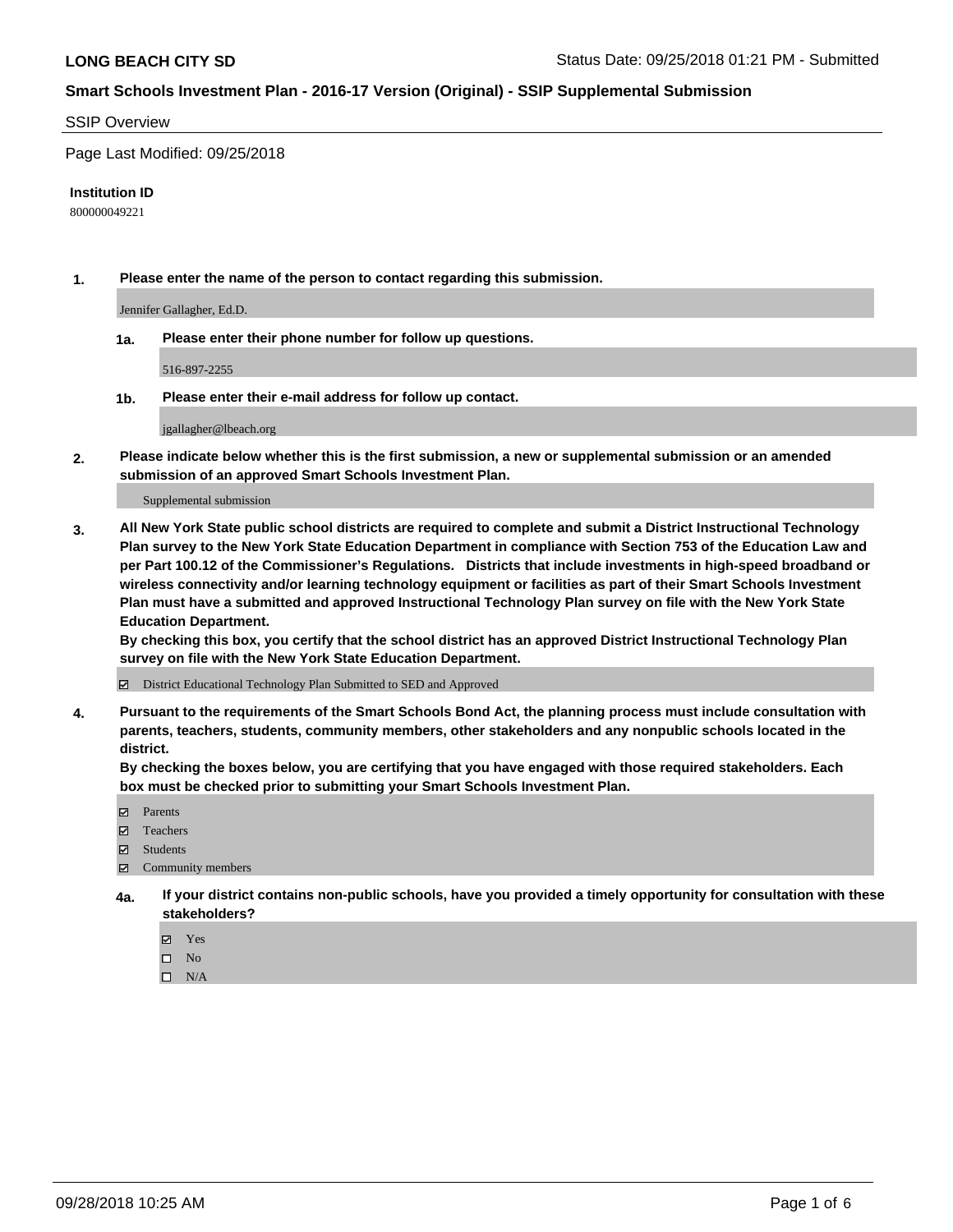#### SSIP Overview

Page Last Modified: 09/25/2018

#### **5. Certify that the following required steps have taken place by checking the boxes below: Each box must be checked prior to submitting your Smart Schools Investment Plan.**

- The district developed and the school board approved a preliminary Smart Schools Investment Plan.
- $\boxtimes$  The preliminary plan was posted on the district website for at least 30 days. The district included an address to which any written comments on the plan should be sent.
- $\boxtimes$  The school board conducted a hearing that enabled stakeholders to respond to the preliminary plan. This hearing may have occured as part of a normal Board meeting, but adequate notice of the event must have been provided through local media and the district website for at least two weeks prior to the meeting.
- The district prepared a final plan for school board approval and such plan has been approved by the school board.
- $\boxtimes$  The final proposed plan that has been submitted has been posted on the district's website.
- **5a. Please upload the proposed Smart Schools Investment Plan (SSIP) that was posted on the district's website, along with any supporting materials. Note that this should be different than your recently submitted Educational Technology Survey. The Final SSIP, as approved by the School Board, should also be posted on the website and remain there during the course of the projects contained therein.**

013017\_Smart\_Schools\_Investment\_Plan\_-\_January\_28\_2016.pdf SSIP.pdf

**5b. Enter the webpage address where the final Smart Schools Investment Plan is posted. The Plan should remain posted for the life of the included projects.**

http://www.lbeach.org/Assets/16- 17\_Presentations/073117\_Smart\_Schools\_Investment\_Plan\_Overview\_Jan\_2016\_(final).pdf?t=636370982627830000

**6. Please enter an estimate of the total number of students and staff that will benefit from this Smart Schools Investment Plan based on the cumulative projects submitted to date.**

4,000

**7. An LEA/School District may partner with one or more other LEA/School Districts to form a consortium to pool Smart Schools Bond Act funds for a project that meets all other Smart School Bond Act requirements. Each school district participating in the consortium will need to file an approved Smart Schools Investment Plan for the project and submit a signed Memorandum of Understanding that sets forth the details of the consortium including the roles of each respective district.**

 $\Box$  The district plans to participate in a consortium to partner with other school district(s) to implement a Smart Schools project.

**8. Please enter the name and 6-digit SED Code for each LEA/School District participating in the Consortium.**

| <b>Partner LEA/District</b> | ISED BEDS Code |
|-----------------------------|----------------|
| (No Response)               | (No Response)  |

**9. Please upload a signed Memorandum of Understanding with all of the participating Consortium partners.**

(No Response)

**10. Your district's Smart Schools Bond Act Allocation is:**

\$1,997,095

**11. Enter the budget sub-allocations by category that you are submitting for approval at this time. If you are not budgeting SSBA funds for a category, please enter 0 (zero.) If the value entered is \$0, you will not be required to complete that survey question.**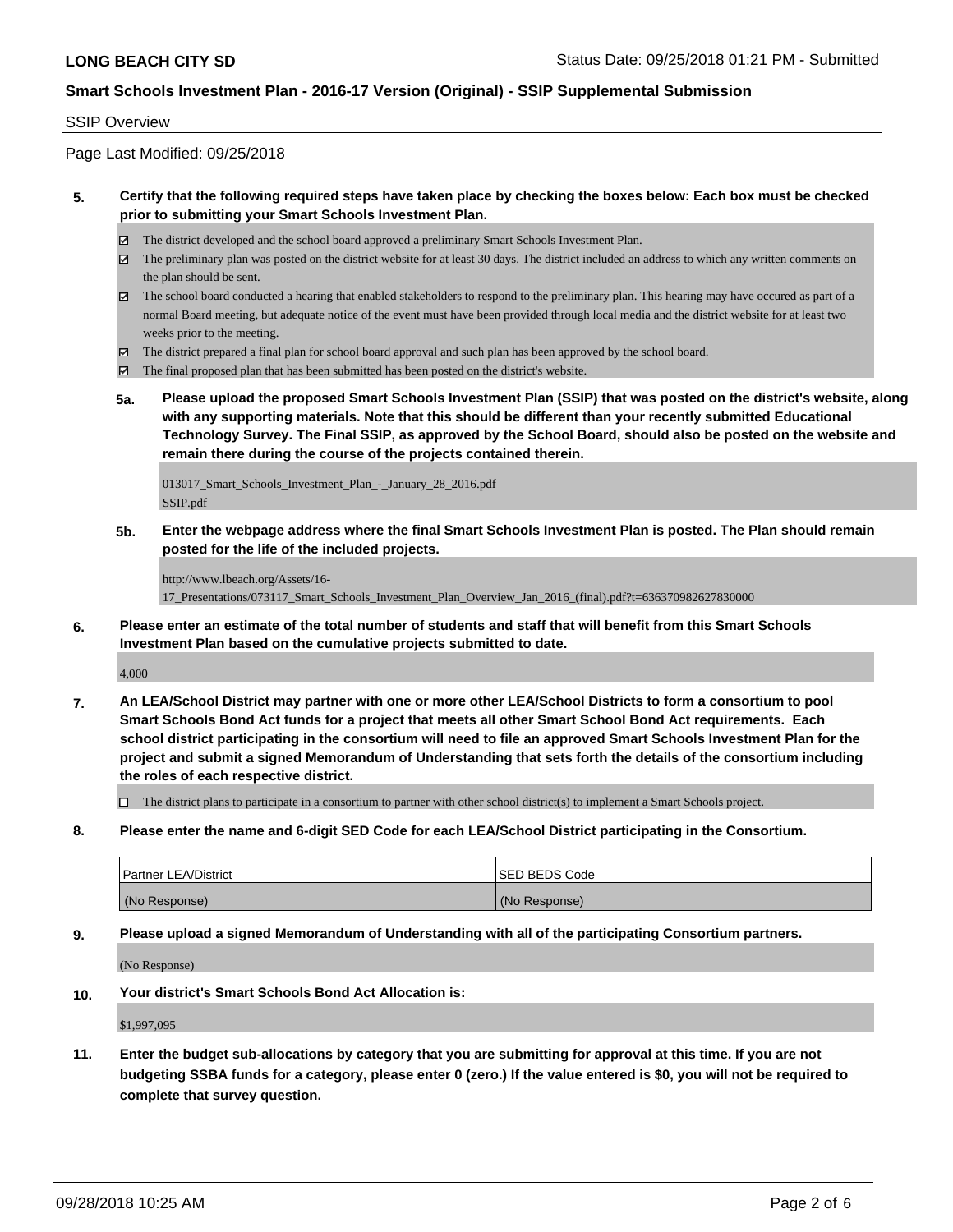# SSIP Overview

Page Last Modified: 09/25/2018

|                                       | Sub-<br>Allocations |
|---------------------------------------|---------------------|
| School Connectivity                   | $\mathbf 0$         |
| Connectivity Projects for Communities | $\mathbf 0$         |
| <b>Classroom Technology</b>           | $\mathbf 0$         |
| Pre-Kindergarten Classrooms           | $\mathbf 0$         |
| Replace Transportable Classrooms      | $\Omega$            |
| High-Tech Security Features           | 249,802             |
| Totals:                               | 249,802             |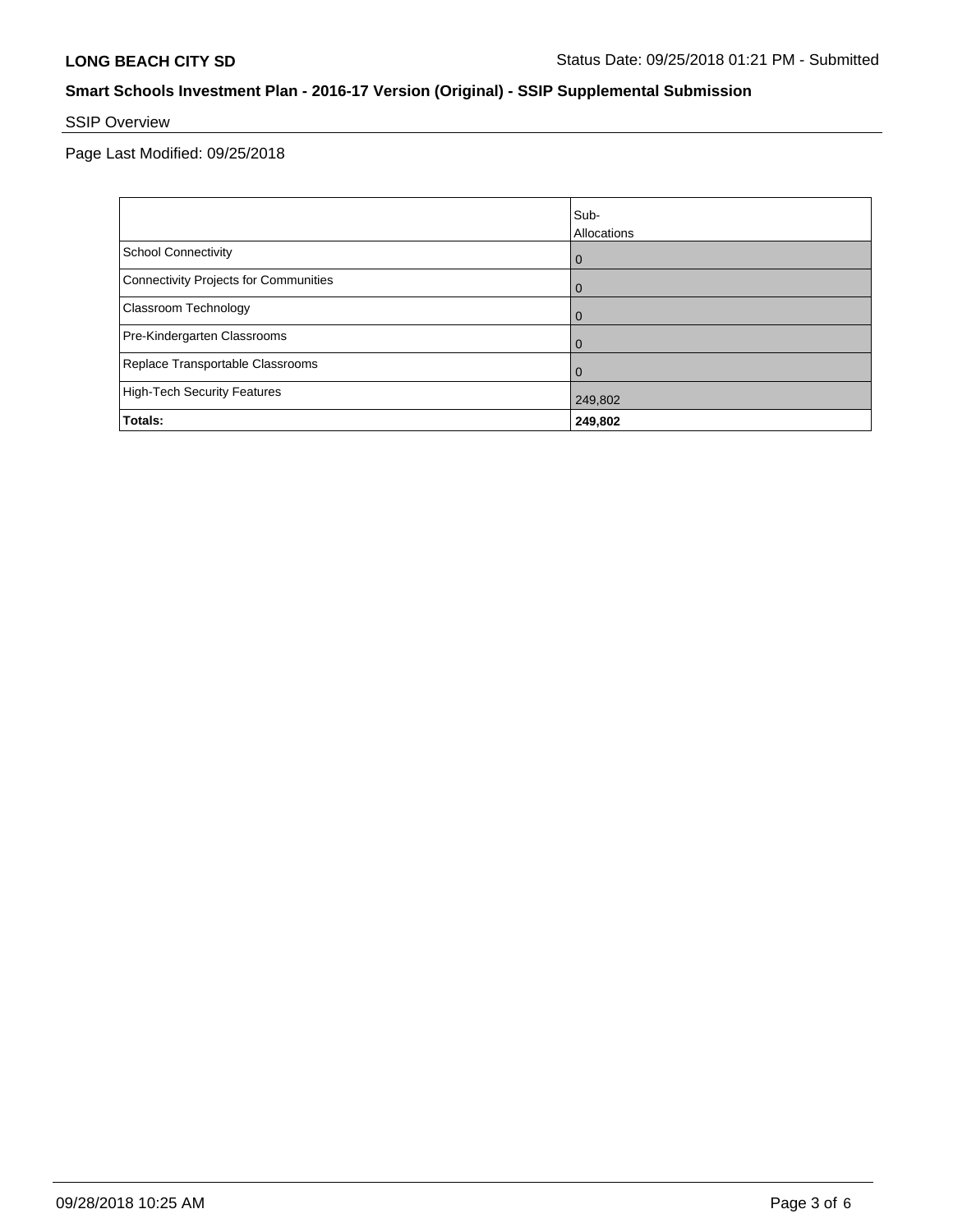### High-Tech Security Features

Page Last Modified: 09/25/2018

**1. Describe how you intend to use Smart Schools Bond Act funds to install high-tech security features in school buildings and on school campuses.**

The Smart Schools Bond Act funding will be utilized to upgrade the electronic security system in order to replace poorly functioning cameras in the High School, to install additional external cameras, and replace the old poorly functioning video surveillance servers. In addition, the District will install a new entry control system in all the school Buildings replacing the fob readers and allowing for an automated district wide lockdown system.

**2. All plans and specifications for the erection, repair, enlargement or remodeling of school buildings in any public school district in the State must be reviewed and approved by the Commissioner. Districts that plan capital projects using their Smart Schools Bond Act funds will undergo a Preliminary Review Process by the Office of Facilities Planning.** 

**Please indicate on a separate row each project number given to you by the Office of Facilities Planning.**

| l Proiect Number |  |
|------------------|--|
| 280300017999BA2  |  |

- **3. Was your project deemed eligible for streamlined Review?**
	- Yes
	- $\square$  No
	- **3a. Districts with streamlined projects must certify that they have reviewed all installations with their licensed architect or engineer of record, and provide that person's name and license number. The licensed professional must review the products and proposed method of installation prior to implementation and review the work during and after completion in order to affirm that the work was code-compliant, if requested.**

By checking this box, you certify that the district has reviewed all installations with a licensed architect or engineer of record.

**4. Include the name and license number of the architect or engineer of record.**

| Name           | License Number |  |
|----------------|----------------|--|
| John M. Grillo | 27360          |  |

**5. If you have made an allocation for High-Tech Security Features, complete this table.**

**Note that the calculated Total at the bottom of the table must equal the Total allocation for this category that you entered in the SSIP Overview overall budget.**

| <b>Totals:</b>                                       | 249,802        |
|------------------------------------------------------|----------------|
| <b>Other Costs</b>                                   | 7,200          |
| Approved Door Hardening Project                      | (No Response)  |
| <b>Entry Control System</b>                          | 168,666        |
| <b>Electronic Security System</b>                    | 73,936         |
| Capital-Intensive Security Project (Standard Review) | (No Response)  |
|                                                      | Sub-Allocation |

**6. Please detail the type, quantity, per unit cost and total cost of the eligible items under each sub-category. This is especially important for any expenditures listed under the "Other" category. All expenditures must be capital-bond eligible to be reimbursed through the SSBA. If you have any questions, please contact us directly through smartschools@nysed.gov.**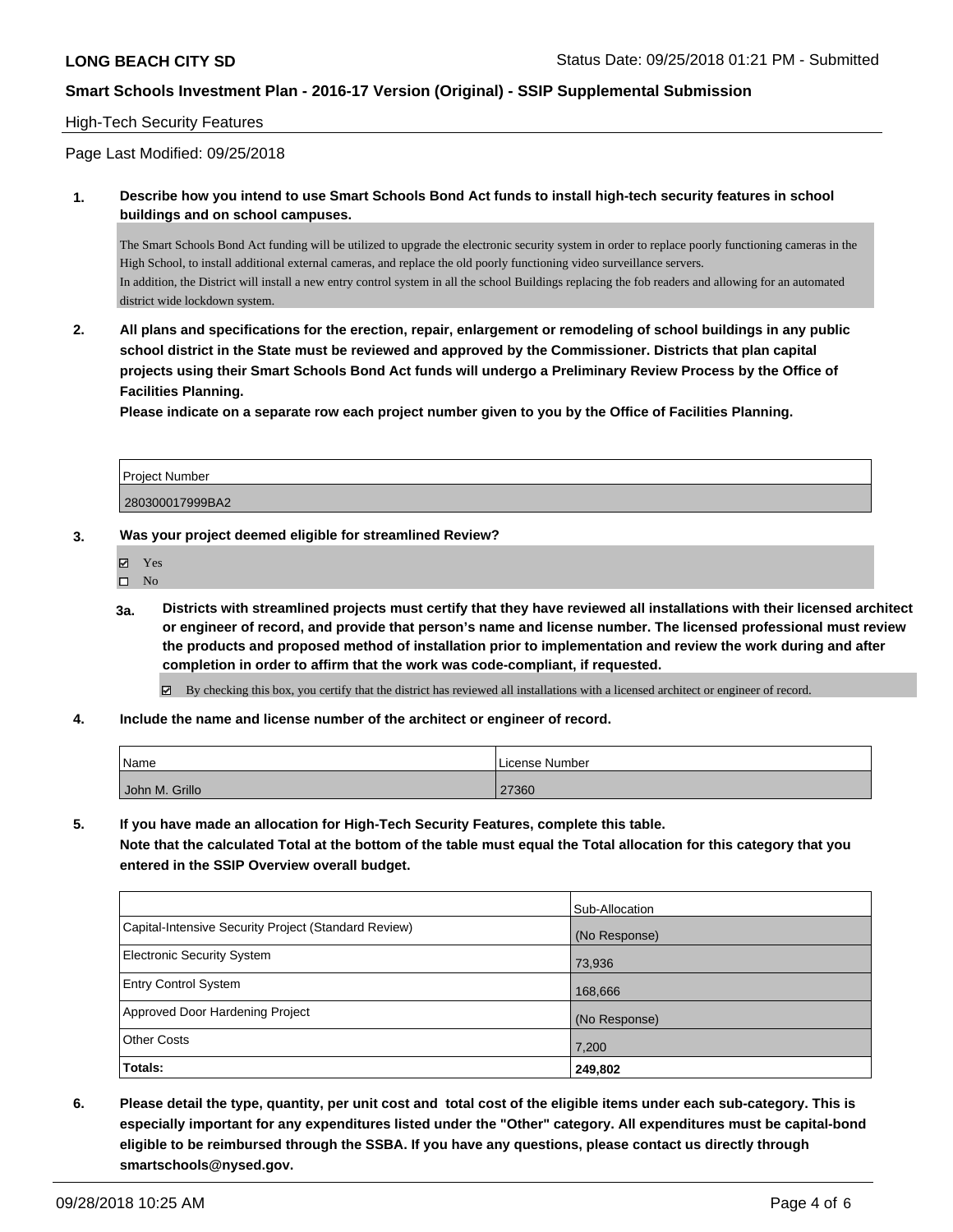# High-Tech Security Features

## Page Last Modified: 09/25/2018

## **Add rows under each sub-category for additional items, as needed.**

| Select the allowable expenditure<br>type.<br>Repeat to add another item under<br>each type. | Item to be purchased                                                                                                                                                                                                                                                                    | Quantity | Cost per Item  | <b>Total Cost</b> |
|---------------------------------------------------------------------------------------------|-----------------------------------------------------------------------------------------------------------------------------------------------------------------------------------------------------------------------------------------------------------------------------------------|----------|----------------|-------------------|
| <b>Electronic Security System</b>                                                           | Indoor/Outdoor 3 MP, IR Vandal<br>Dome, 2.8mm @F2.0, 0 Lux with IR,<br>PoE, H.264/MJPEG, Progressive Scan<br>CMOS, plus wiring and installation                                                                                                                                         | 20.00    | 366            | 7,320             |
| <b>Electronic Security System</b>                                                           | EDGE 18TB 2U RAID5 - 3TB Drives                                                                                                                                                                                                                                                         | 4.00     | 11,779         | 47,116            |
| <b>Electronic Security System</b>                                                           | Install, configure & integrate security<br>cameras, cable and wiring for video<br>systems.                                                                                                                                                                                              | 130.00   | 150            | 19,500            |
| <b>Entry Control System</b>                                                                 | Command Centre: Includes the<br>following licenses: 16xDoors, 6xEF<br>Fence Zones, Notifications,<br>1xWorkstations, EDI Manual,<br>1xCompetencies, Guard Tours,<br>1xMobile Application, 5xZ20<br>Disturbance Sensor, 5XZ10 Tension<br>Sensor, 1 Yr. Gallagher Software<br>Maintenance | 1.00     | 680            | 680               |
| <b>Entry Control System</b>                                                                 | Door License (Per Door)                                                                                                                                                                                                                                                                 | 54.00    | 100            | 5,400             |
| <b>Entry Control System</b>                                                                 | T11 Reader - Multi Tech, Black Rev1                                                                                                                                                                                                                                                     | 70.00    | 220            | 15,400            |
| <b>Entry Control System</b>                                                                 | <b>Controller Mounting Bracket (Third</b><br>Party Product)                                                                                                                                                                                                                             | 11.00    | 55             | 605               |
| <b>Entry Control System</b>                                                                 | Workstation License (per Workstation)                                                                                                                                                                                                                                                   | 6.00     | 460            | 2,760             |
| <b>Entry Control System</b>                                                                 | Controller 6000                                                                                                                                                                                                                                                                         | 11.00    | 1,030          | 11,330            |
| <b>Entry Control System</b>                                                                 | 8H Module                                                                                                                                                                                                                                                                               | 9.00     | 800            | 7,200             |
| <b>Entry Control System</b>                                                                 | 4H Module                                                                                                                                                                                                                                                                               | 2.00     | 400            | 800               |
| <b>Entry Control System</b>                                                                 | Controller 6000 2 Door Kit, Standard,<br><b>HBUS</b>                                                                                                                                                                                                                                    | 2.00     | 1,050          | 2,100             |
| <b>Entry Control System</b>                                                                 | LSP E2 Cabinet, 6A PSU (Third Party<br>Product)                                                                                                                                                                                                                                         | 11.00    | 340            | 3,740             |
| <b>Entry Control System</b>                                                                 | 6 ft. Grounded 3-Wire Line Cord                                                                                                                                                                                                                                                         | 13.00    | $\overline{4}$ | 52                |
| <b>Entry Control System</b>                                                                 | Lead Acid Battery - 12VDC/7AH,<br>Dimensions 3.66                                                                                                                                                                                                                                       | 13.00    | 23             | 299               |
| <b>Entry Control System</b>                                                                 | Under Desk Panic Button (3 Per<br>School + 1 For Door Release ISONAS)                                                                                                                                                                                                                   | 28.00    | 43             | 1,204             |
| <b>Entry Control System</b>                                                                 | 1000ft. 18/2 Plenum Stranded<br>Shielded Cable, White                                                                                                                                                                                                                                   | 24.00    | 123            | 2,952             |
| <b>Entry Control System</b>                                                                 | 1000ft. 18/4 Plenum Stranded                                                                                                                                                                                                                                                            | 10.00    | 219            | 2,190             |